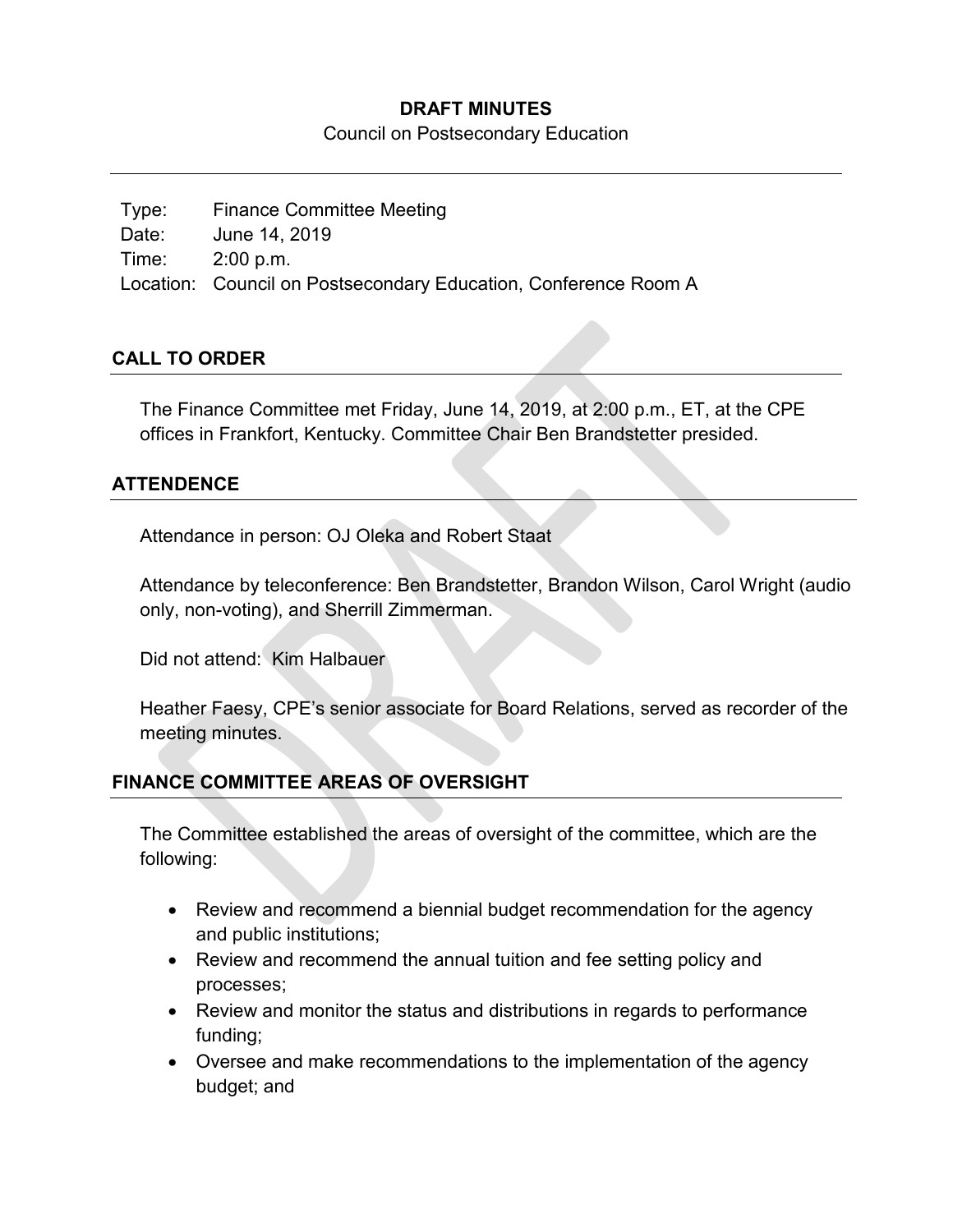• Work with staff in regards to ongoing research and comparative analyses in areas such as higher education financing strategies, tuition and price comparisons, college affordability, and outcomes-based funding.

Committee approval and recommendation process: Unless delegated by the full Council, actions taken by the Committee shall serve as recommendations. The following process will be used:

- Action items ready for review shall go before the Committee, and campus representatives will attend to answer questions (as needed).
- The Committee will take action on the item. If passed, the motion will state the Committee recommends approval by full Council. If not approved, the Committee will ask that the staff consider removing the item for consideration, or it be presented to the full Council for discussion and vote.
- All items approved by the Committee will be presented to the full Council by the Committee chair. The Committee chair may make the motion for approval, or ask the Chair to make a motion. Either a consent motion or separate motions may also be made.

Items that were not reviewed by the Committee (due to late or emergency submission) will be formally proposed at the full Council meeting, and presented by the Council Chair and Council staff. As needed, campus representatives will attend the meeting to answer questions. There will be no formal recommendation by the Committee.

# **AGENCY 2019-20 ANNUAL OPERATING BUDGET**

Presenter: Shaun McKiernan, Director of Finance and Budget

CPE staff presented the 2019-20 agency annual operating budget, including the major changes from the previous fiscal year. The details of the budget are included in the agenda materials, however the major components include:

| \$3.9 M          | 22%  |
|------------------|------|
| 1.1 M            | 6%   |
| 1.0 <sub>M</sub> | 6%   |
| 6.0 M            | 34%  |
| 0.5 <sub>M</sub> | 3%   |
| 1.3M             | 8%   |
| 3.6 M            | 21%  |
| \$17.4 M         | 100% |
|                  |      |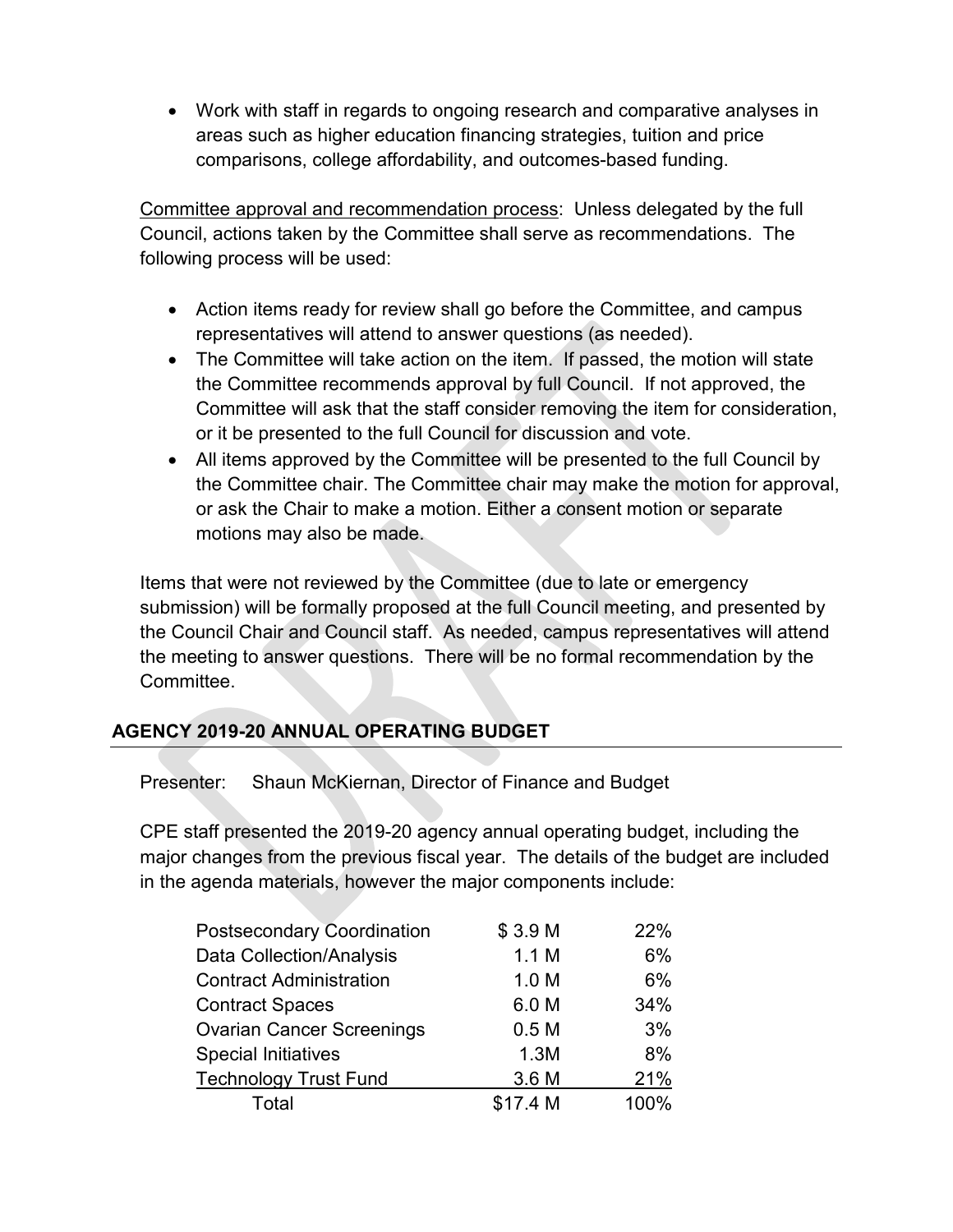By request of the board members, staff provided additional clarification on how the cancer research and contract spaces funds are determined and distributed.

MOTION: Ms. Zimmerman moved the Committee recommend approval of the 2019- 20 agency operating budget to the full Council at its June 28, 2019 meeting. Dr. Staat seconded the motion.

VOTE: The motion passed.

## **INTERIM CAPITAL PROJECT REQUEST - KCTCS**

Presenters: Shaun McKiernan, Director of Finance and Budget

Staff presented the Kentucky Community and Technical College System's request for interim authorization of a capital project to renovate Southcentral Kentucky Community and Technical College's Building A, which will provide for HVAC upgrades, additional faculty offices, and expansion of the bookstore. The project will require \$3,000,000 in institutional resources (agency-restricted funds). Finance and Administration Cabinet personnel will oversee the design and implementation of the project. KCTCS's Board of Regents approved the project on June 15, 2018.

MOTION: Dr. Staat moved the Committee recommend approval of the project to the full Council at its June 28, 2019 meeting. Ms. Zimmerman seconded the motion.

VOTE: The motion passed.

### **CAMPUS 2019-20 TUITION AND FEE PROPOSALS**

Presenters: Bill Payne, Vice President for Finance and Administration

Tuition and Mandatory Fee recommendations for the 2018-20 academic years for the public four-year universities and KCTCS were adopted by the Council at its April 27, 2018 meeting. Those rates were:

For Universities

- Maximum base rate increase for resident undergraduate students of no more than 6.0% over two years, and no more than 4.0% in any one year.
- Market competitive rates for graduate and online courses.

For KCTCS

• Maximum increase for resident students of no more than \$12.00 per credit hour over two years, and no more than \$8.00 per credit hour in any one year.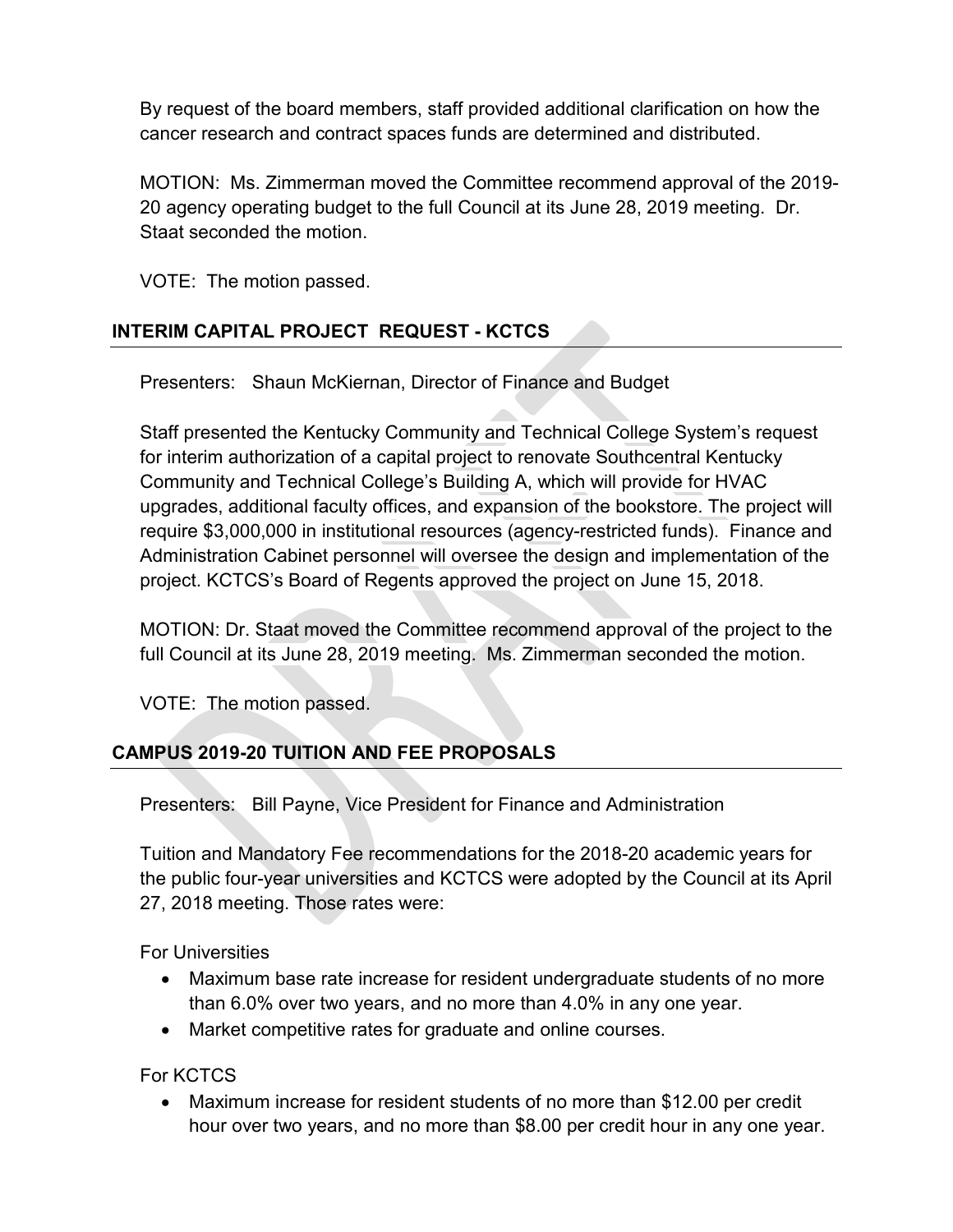The below 2019-20 tuition and mandatory fee base rates for the University of Kentucky, the University of Louisville, Eastern Kentucky University, and Morehead State University were proposed. The full listing of all categories for each university were included in the agenda materials.

|             | <b>Rate Category</b>      | 2018-19 Base<br><b>Rate Charges</b> | <b>Proposed</b><br>2019-20 Base<br><b>Rate Charges</b> | <b>Percent</b><br>Change |
|-------------|---------------------------|-------------------------------------|--------------------------------------------------------|--------------------------|
| <b>UK</b>   | Undergraduate             |                                     |                                                        |                          |
|             | <b>Lower Division</b>     |                                     |                                                        |                          |
|             | Resident                  | \$12,070                            | \$12,360                                               | 2.4%                     |
|             | Nonresident               | \$28,902                            | \$30,680                                               | 6.2%                     |
|             | <b>Upper Division</b>     |                                     |                                                        |                          |
|             | Resident                  | \$12,420                            | \$12,360                                               | $-0.5%$                  |
|             | Nonresident               | \$29,296                            | \$30,680                                               | 4.7%                     |
|             | Graduate                  |                                     |                                                        |                          |
|             | Resident                  | \$13,052                            | \$13,404                                               | 2.7%                     |
|             | Nonresident               | \$31,364                            | \$32,564                                               | 3.8%                     |
| <b>EKU</b>  | Undergraduate             |                                     |                                                        |                          |
|             | Resident                  | \$8,996                             | \$9,266                                                | 3.0%                     |
|             | Nonresident               | \$18,774                            | \$19,338                                               | 3.0%                     |
|             | Graduate                  |                                     |                                                        |                          |
|             | Resident                  | \$550 pch                           | \$550 pch                                              | 0.0%                     |
|             | Nonresident               | \$800 pch                           | \$775 pch                                              | $-3.1%$                  |
| <b>MoSU</b> | Undergraduate             |                                     |                                                        |                          |
|             | Resident                  | \$8,818                             | \$9,038                                                | 2.5%                     |
|             | Nonresident               | \$13,294                            | \$13,624                                               | 2.5%                     |
|             | Graduate                  |                                     |                                                        |                          |
|             | <b>Resident</b>           | \$574 pch                           | \$574 pch                                              | 0.0%                     |
|             | Nonresident               | \$574 pch                           | \$574 pch                                              | 0.0%                     |
|             |                           |                                     |                                                        |                          |
| <b>UofL</b> | Undergraduate<br>Resident |                                     |                                                        |                          |
|             | Nonresident               | \$11,460                            | \$11,732                                               | 2.4%                     |
|             | Graduate                  | \$27,082                            | \$27,758                                               | 2.5%                     |
|             | Resident                  | \$12,684                            | \$13,000                                               | 2.5%                     |
|             | Nonresident               | \$26,454                            | \$27,114                                               | 2.5%                     |
|             |                           |                                     |                                                        |                          |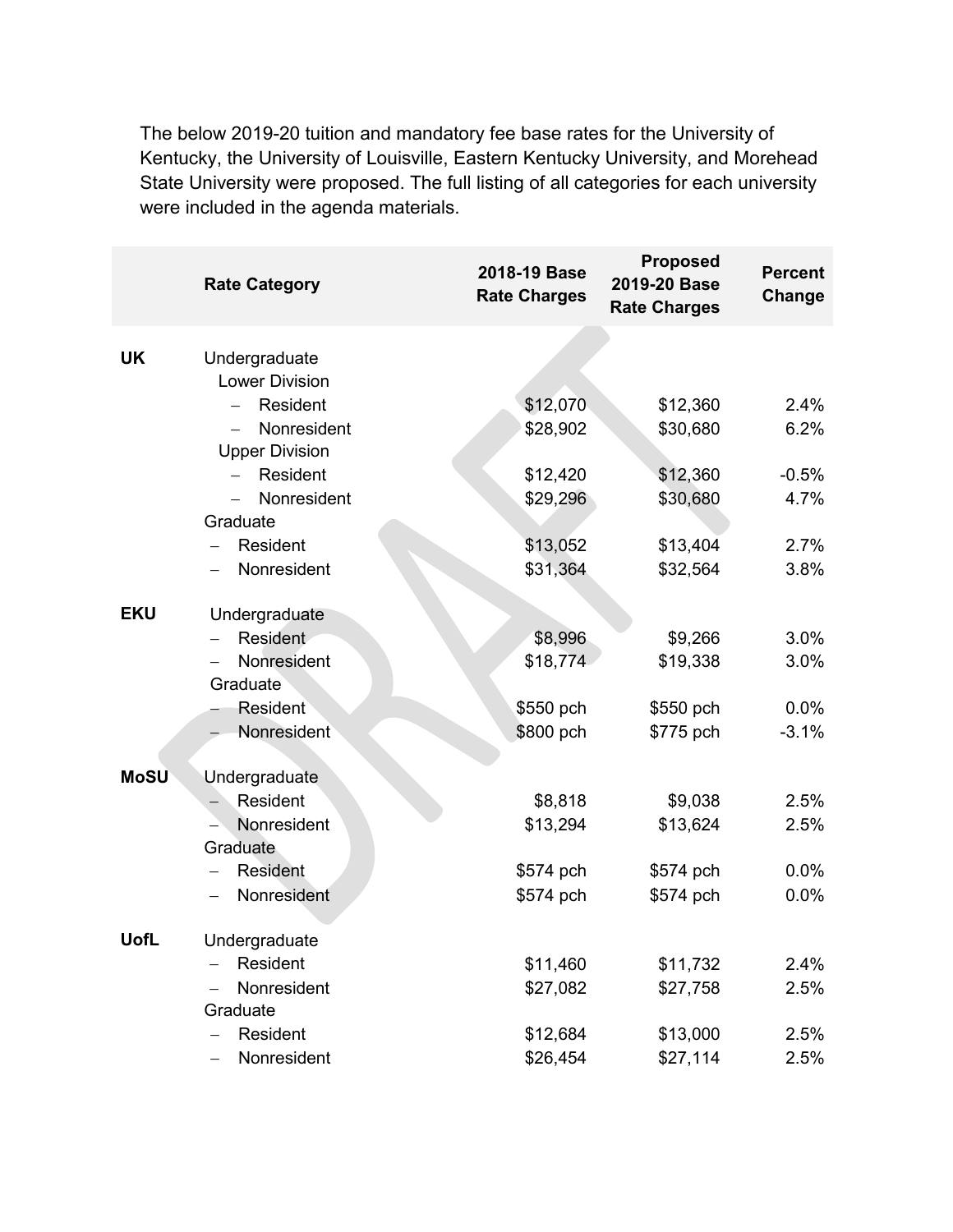Council staff discussed the reasons for the tuition increases over the last ten years due to the decrease in state appropriations. Staff also provided information on the history of the special use fee and asset preservation fees.

MOTION: Dr. Staat moved the Committee recommend approval of the proposed tuition and mandatory fee rates for the University of Kentucky, the University of Louisville, Eastern Kentucky University, and Morehead State University to the full Council at its June 28, 2019 meeting. Mr. Wilson seconded the motion.

VOTE: The motion passed.

## **KENTUCKY-OHIO RECIPROCITY AGREEMENTS**

Presenters: Shaun McKiernan, Director of Finance and Budget

Staff presented the tuition reciprocity agreements between Kentucky and Ohio for the 2019-21 fiscal years. The Ohio agreements have two-year terms (pursuant to Ohio law), and the proposed renewals have only minimal changes from the agreements currently in place. The changes were highlighted in the agenda materials.

MOTION: Dr. Staat moved the Committee recommend approval of all three Kentucky-Ohio Reciprocity Agreements to the full Council at its June 28, 2019 meeting. Ms. Zimmerman seconded the motion.

VOTE: The motion passed.

# **NONRESIDENT STUDENT TUITION POLICY**

Presenters: Bill Payne, Vice President for Finance and Administration

Staff presented preliminary suggested changes to the nonresident student tuition policy for discussion. The current policy requires:

- Average undergraduate nonresident student tuition and fee revenue to meet or exceed average direct cost of instruction and student services
- A difficult calculation that compares average revenue generated by nonresident undergraduate students to average instructional and student services expenditures related to all students.

The suggested changes would require average undergraduate nonresident student tuition and fee revenue to equal or exceed 130% of the in-state tuition and fee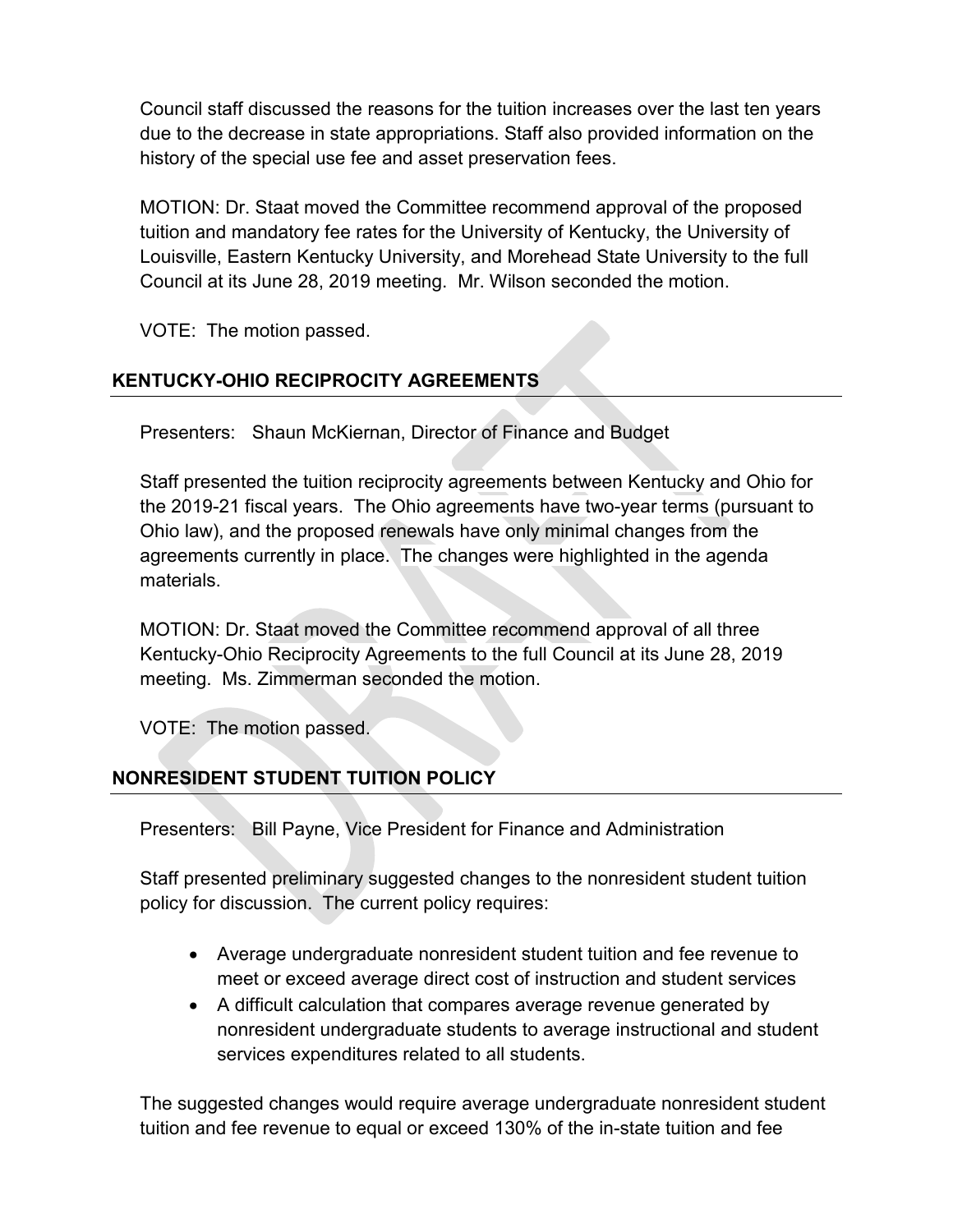sticker price. Institutions could request an exception to this policy through a memorandum of agreement process with the Council to address strategic institutional or state needs.

The potential policy changes require further review by the campus presidents and chief budget officers before any Committee or Council action is needed.

Mr. Oleka inquired whether average tuition and fee revenue amounts were available by campus for different groups of students (e.g., underrepresented minority students); Dr. Payne stated that the data is not currently available but that he would look into it.

### **DISCUSSION ON TUITION AND FEE SETTING SCHEDULE FOR 2020-21 ACADEMIC YEAR**

Mr. Brandstetter asked that the Council consider approving the 2020-21 tuition and mandatory fee ceilings at the October 31, 2019 meeting. Dr. Payne stated he would initiate the discussion with the institutional presidents and budget officers as well as CPE staff and provide an update on those discussions at the next Committee meeting.

#### **INCOME SHARE MODEL DISCUSSION & STAFF REQUEST**

Mr. Brandstetter requested Council staff conduct a study on the income share agreement concept and potential funding scenarios. The resulting report should be no more than five pages and sent to the Finance Committee by July 15. The subject would then be placed on the next Finance Committee meeting in August 2019 for further exploration and discussion.

### **2020-22 BIENNIAL BUDGET RECOMMENDATION**

Presenters: Bill Payne, Vice President for Finance and Administration Shaun McKiernan, Director of Finance and Budget

Staff presented the work conducted thus far on developing a 2020-22 Biennial Budget Recommendation for the agency and public institutions. The agenda materials provided included the timeline and meeting schedule, a summary of the 2018-20 budget request, the preliminary priorities identified for 2020-22, the beginning base/mandated programs, and the funding component discussions. The Committee plans to meet again in August, September and October of 2019 for further discussions.